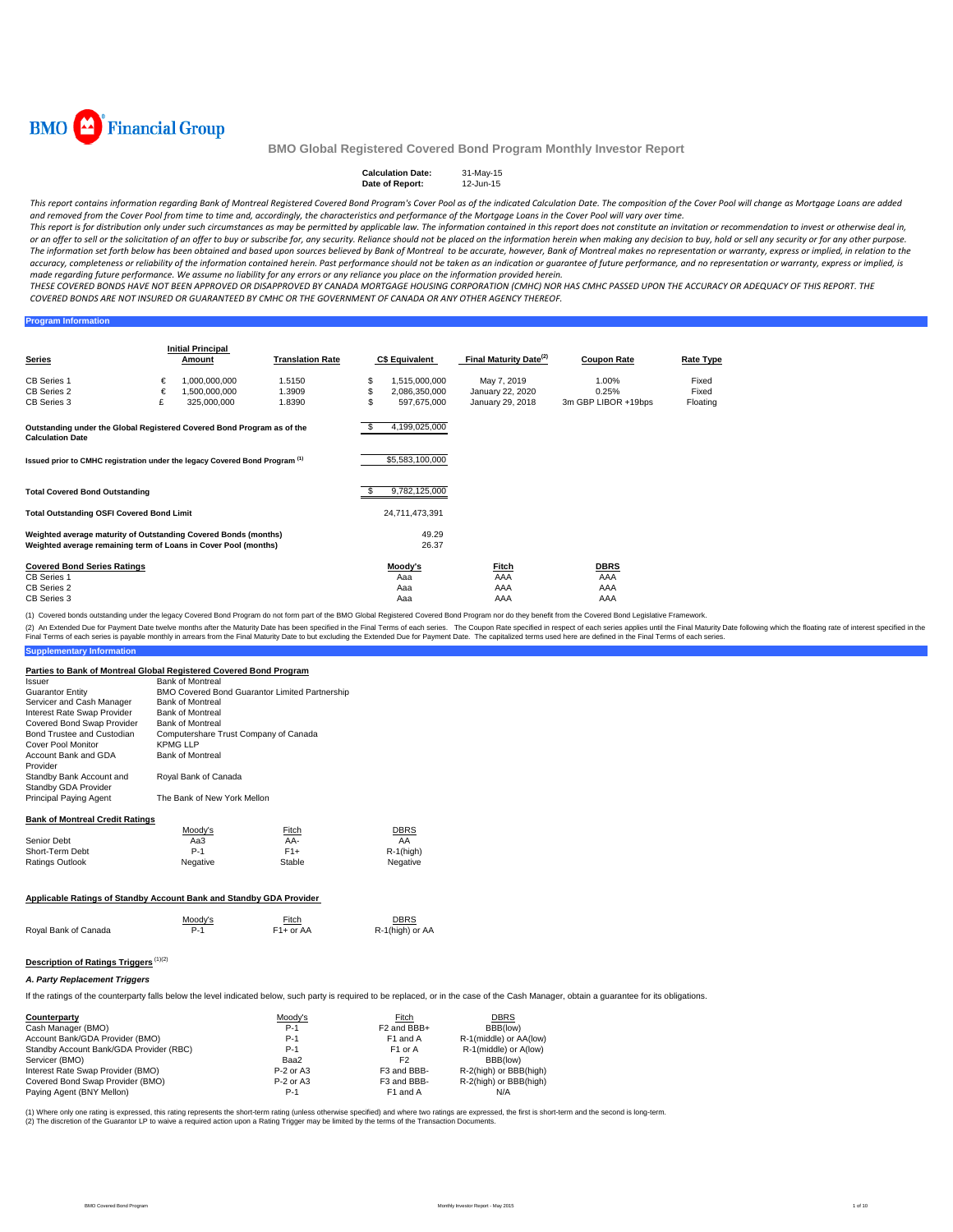

|                                                                                                                                                                                                                                                                                                                          |                                            | <b>Calculation Date:</b><br>Date of Report: | 31-May-15<br>12-Jun-15                                            |  |
|--------------------------------------------------------------------------------------------------------------------------------------------------------------------------------------------------------------------------------------------------------------------------------------------------------------------------|--------------------------------------------|---------------------------------------------|-------------------------------------------------------------------|--|
| <b>B. Summary of Specific Rating Trigger Actions</b><br>I) The following actions are required if the Cash Manager (BMO) undergoes a downgrade below the stipulated rating:                                                                                                                                               |                                            |                                             |                                                                   |  |
|                                                                                                                                                                                                                                                                                                                          | Moody's                                    | Fitch                                       | <b>DBRS</b>                                                       |  |
| a) The Servicer will be required to direct amounts received<br>directly into the GDA Account (or Standby GDA Account if<br>applicable) within 2 Canadian business days and the Cash<br>Manager shall immediately remit any funds held at such<br>time for or on behalf of the Guarantor directly into the GDA<br>Account | $P-1$                                      | F1 or A                                     | R-1(middle) or AA(low)                                            |  |
| II) The following actions are required if the Servicer (BMO) undergoes a downgrade below the stipulated rating:                                                                                                                                                                                                          |                                            |                                             |                                                                   |  |
|                                                                                                                                                                                                                                                                                                                          | Moody's                                    | Fitch                                       | <b>DBRS</b>                                                       |  |
| a) The Servicer will be required to direct amounts received<br>to the Cash Manager, or GDA as applicable                                                                                                                                                                                                                 | $P-1$                                      | F1 or A                                     | R-1(middle) or BBB(low)                                           |  |
| III) The Swap Provider is required to transfer credit support or transfer all of its rights and obligations to a replacement third party, or to obtain<br>a guarantee of its rights and obligations from a third party, if the Swap Provider undergoes a downgrade below the stipulated rating:                          |                                            |                                             |                                                                   |  |
| a) Interest Rate Swap Provider<br>b) Covered Bond Swap Provider                                                                                                                                                                                                                                                          | $Mody's^{(3)}$<br>$P-1$ or A2<br>P-1 or A2 | Fitch<br>F1 and A<br>F1 and A               | <b>DBRS</b><br>R-1(middle) or A (high)<br>R-1(middle) or A (high) |  |
| IV) The following actions are required if the Issuer (BMO) undergoes a downgrade below the stipulated rating:                                                                                                                                                                                                            |                                            |                                             |                                                                   |  |
| a) Mandatory repayment of the Demand Loan                                                                                                                                                                                                                                                                                | Moody's<br>N/A                             | Fitch<br>F <sub>2</sub> or BBB+             | <b>DBRS</b><br>N/A                                                |  |
| b) Cashflows will be exchanged under the Covered Bond<br>Swap Agreement (to the extent not already taking place)                                                                                                                                                                                                         | Baa1                                       | BBB+                                        | BBB(high)                                                         |  |
| c) Transfer of title to Loans to Guarantor <sup>(4)</sup>                                                                                                                                                                                                                                                                | A <sub>3</sub>                             | BBB-                                        | BBB(low)                                                          |  |
| <b>Events of Defaults &amp; Test Compliance</b><br>Asset Coverage Test (C\$ Equivalent of Outstanding<br>Covered Bond < Adjusted Aggregate Asset Amount)                                                                                                                                                                 |                                            | Pass                                        |                                                                   |  |
| <b>Issuer Event of Default</b><br>Guarantor LP Event of Default                                                                                                                                                                                                                                                          |                                            | No<br>No                                    |                                                                   |  |
| (3) If no short term rating exists, then A1<br>(4) The transfer of registered title to the Leons to the Guaranter may be deferred if (A) satisfactory assurances are provided to the Guaranter and the Read Trustee by The Office of the Superin                                                                         |                                            |                                             |                                                                   |  |

(3) If no short term rating exists, then A1<br>(4) The transfer of registered title to the Loans to the Guarantor may be deferred if (A) satisfactory assurances are provided to the Guarantor and the Bond Trustee by The Office

| <b>Pre-Maturity Test</b>                  |                     |                            |                   |
|-------------------------------------------|---------------------|----------------------------|-------------------|
| (Applicable to Hard Bullet Covered Bonds) |                     |                            |                   |
| <b>Pre-Maturity Required Ratings</b>      | Moody' <sup>*</sup> | <b>Fitch</b><br>$\Xi_{1+}$ | A(high) or A(low) |

Following a breach of the Pre-Maturity test in respect of a Series of Hard Bullet Covered Bonds, and unless the Pre-Maturity Liquidity Ledger is otherwise funded from the other sources, the<br>Partnership shall offer to sell

(1) In the case of DBRS, if Final Maturity Date is within six months of the Pre-Maturity Test Date, then A(high), otherwise A(low).

| <b>Reserve Fund</b>                                                           |         |                |             |
|-------------------------------------------------------------------------------|---------|----------------|-------------|
| <b>Reserve Fund Required Amount Ratings</b>                                   | Moody's | <u>Fitch</u>   | <b>DBRS</b> |
| Senior                                                                        |         |                | A(low)      |
| Short Term                                                                    | P-1     | F <sub>1</sub> | R-1(middle) |
| Are the ratings of the Issuer below the Reserve Fund Required Amount Ratings? |         | No             |             |

If the ratings of the Issuer fall below the Reserve Fund Required Amount Ratings, then the Guarantor shall credit or cause to be credited to the Reserve Fund funds up to an amount equal to

Reserve Fund Required Amount: Nil the Reserve Fund Required Amount.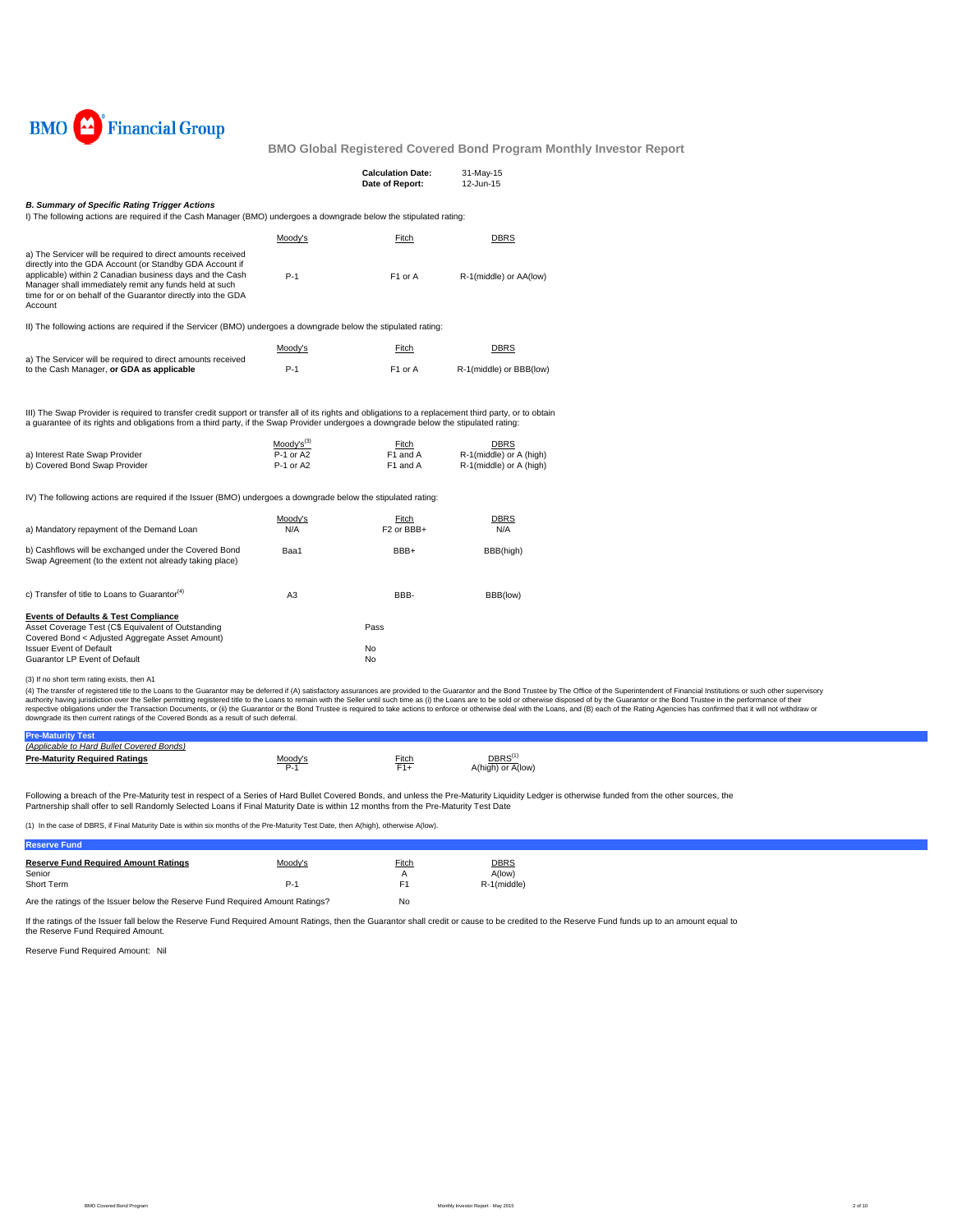

|                                                                                                                                                                                                                                            | <b>Calculation Date:</b><br>Date of Report: | 31-May-15<br>12-Jun-15      |        |                |  |
|--------------------------------------------------------------------------------------------------------------------------------------------------------------------------------------------------------------------------------------------|---------------------------------------------|-----------------------------|--------|----------------|--|
| <b>Asset Coverage Test</b>                                                                                                                                                                                                                 |                                             |                             |        |                |  |
| C\$ Equivalent of Outstanding Covered Bonds                                                                                                                                                                                                | 4,199,025,000                               |                             |        |                |  |
| $A^{(1)}$ = Lesser of (i) Sum of LTV adjusted outstanding principal balance and (ii)<br>Sum of Asset percentage adjusted outstanding principal balance                                                                                     | 14.059.101.780                              |                             | A (i)  | 15,036,472,492 |  |
| $B =$ Principal receipts not applied                                                                                                                                                                                                       |                                             |                             | A (ii) | 14,059,101,780 |  |
| $C =$ Cash capital contributions                                                                                                                                                                                                           | <b>.</b>                                    | Asset Percentage            | 93.5%  |                |  |
| $D =$ Substitution assets<br>$E =$ (i) Reserve fund balance<br>(ii) Pre - Maturity liquidity ledger balance                                                                                                                                | $\overline{\phantom{a}}$                    | Maximum Asset<br>Percentage | 95.0%  |                |  |
| $F =$ Negative carry factor calculation                                                                                                                                                                                                    |                                             |                             |        |                |  |
| Total: $A + B + C + D + E - F$                                                                                                                                                                                                             | 14,059,101,780                              |                             |        |                |  |
| <b>Asset Coverage Test Pass/Fail</b><br>(1) Market Value as determined by adjusting, not less than quarterly, the Original Market Value utilizing the Indexation Methodology (see Appendix for details) for subsequent price developments. | <b>Pass</b>                                 |                             |        |                |  |

| <b>Valuation Calculation</b>                                                                                                                                                                                                 |   |                          |        |                |
|------------------------------------------------------------------------------------------------------------------------------------------------------------------------------------------------------------------------------|---|--------------------------|--------|----------------|
| <b>Trading Value of Covered Bonds</b>                                                                                                                                                                                        | s | 4.248.006.519            |        |                |
| A = Lesser of i) Present value of outstanding loan balance of Performing Eligible<br>Loans <sup>(1)</sup> and ii) 80% of Market Value <sup>(2)</sup> of properties securing Performing Eligible<br>Loans, net of adiustments |   | 15.158.113.235           | A (i)  | 15.158.113.235 |
| $B =$ Principal receipts up to calculation date not otherwise applied                                                                                                                                                        |   |                          | A (ii) | 25.077.714.895 |
| $C =$ Cash capital contributions                                                                                                                                                                                             |   | $\overline{\phantom{a}}$ |        |                |
| D = Trading Value of any Substitute Assets                                                                                                                                                                                   |   |                          |        |                |
| $E =$ (i) Reserve Fund Balance, if applicable                                                                                                                                                                                |   | ٠                        |        |                |
| (ii) Pre - Maturity liquidity ledger balance                                                                                                                                                                                 |   | ٠                        |        |                |
| F = Trading Value of Swap Collateral                                                                                                                                                                                         |   |                          |        |                |
| Total: $A + B + C + D + E + F$                                                                                                                                                                                               |   | 15.158.113.235           |        |                |

(1) Present value of expected future cash flows of Loans using current market interest rates offered to BMO clients. The effective weighted average rate used for discounting is 2.47%<br>(2) Market Value as determined by adjus

| <b>Intercompany Loan Balance</b>                 |                          |                                        |                        |
|--------------------------------------------------|--------------------------|----------------------------------------|------------------------|
| Guarantee Loan                                   |                          | \$<br>4,494,097,797                    |                        |
| Demand Loan                                      |                          | 11,089,470,000                         |                        |
| Total                                            |                          | \$<br>15,583,567,797                   |                        |
|                                                  |                          |                                        |                        |
| <b>Cover Pool Losses</b>                         |                          |                                        |                        |
| Period end                                       | <b>Write Off Amounts</b> | Loss Percentage (Annualized)           |                        |
| May 31, 2015                                     | \$0                      | 0.00%                                  |                        |
|                                                  |                          |                                        |                        |
| <b>Cover Pool Flow of Funds</b>                  |                          |                                        |                        |
|                                                  | <b>Current Month</b>     | Previous Month                         |                        |
| <b>Cash Inflows</b>                              |                          |                                        |                        |
| Principal receipts                               | 477,495,580              | 389,564,596                            |                        |
| Proceeds for sale of Loans                       |                          |                                        |                        |
| <b>Revenue Receipts</b>                          | 34,200,970               | 18,853,407                             |                        |
| Swap Receipts                                    | 13,340,986               |                                        |                        |
| Cash Capital Contribution                        |                          |                                        |                        |
| Advances of Intercompany Loans<br>Guarantee Fee  |                          | 10,568,000,000<br>×.                   |                        |
| <b>Cash Outflows</b>                             |                          |                                        |                        |
| Swap Payment                                     |                          | (1,812,760)                            |                        |
| Intercompany Loan interest                       | (19, 308, 343)           | (7, 151, 050)                          |                        |
| Intercompany Loan principal                      | (392, 128, 000)          | (196, 726, 000)                        |                        |
| Intercompany Loan repayment                      |                          |                                        |                        |
| Mortgage Top-up Settlement                       |                          | (10, 567, 681, 105)                    |                        |
| Misc Partnership Expenses                        | (1, 912)                 | (56)                                   |                        |
| Profit Distribution to Partners                  |                          | ٠.                                     |                        |
| Net inflows/(outflows)                           | 113,599,281              | 203.047.031                            |                        |
|                                                  |                          |                                        |                        |
| <b>Cover Pool - Summary Statistics</b>           |                          |                                        |                        |
| Asset Type                                       |                          | Mortgages                              |                        |
| Previous Month Ending Balance                    |                          | 15,523,756,457<br>\$<br>15,041,489,676 |                        |
| Aggregate Outstanding Balance<br>Number of Loans |                          | 62,245                                 |                        |
| Average Loan Size                                |                          | \$<br>241,650                          |                        |
| Number of Primary Borrowers                      |                          | 59.634                                 |                        |
| Number of Properties                             |                          | 62.245                                 |                        |
|                                                  |                          | Original <sup>(2)</sup>                | Indexed <sup>(1)</sup> |
| Weighted Average Current Loan to Value (LTV)     |                          | 60.31%                                 | 54.99%                 |
| Weighted Average Authorized LTV                  |                          | 67.13%                                 | 61.00%                 |
| Weighted Average Original LTV                    |                          | 67.13%                                 |                        |
| Weighted Average Seasoning                       |                          |                                        | 23.59 (Months)         |
| Weighted Average Coupon                          |                          | 2.84%                                  |                        |
| Weighted Average Original Term                   |                          |                                        | 49.96 (Months)         |
| Weighted Average Remaining Term                  |                          |                                        | 26.37 (Months)         |
| <b>Substitution Assets</b>                       |                          | Nil                                    |                        |

<sup>(1)</sup> Value as determined by adjusting, not less than quarterly, the Original Market Value utilizing the Indexation Methodology (see Appendix for details) for subsequent price developments.<br><sup>(2)</sup> Value as most recently det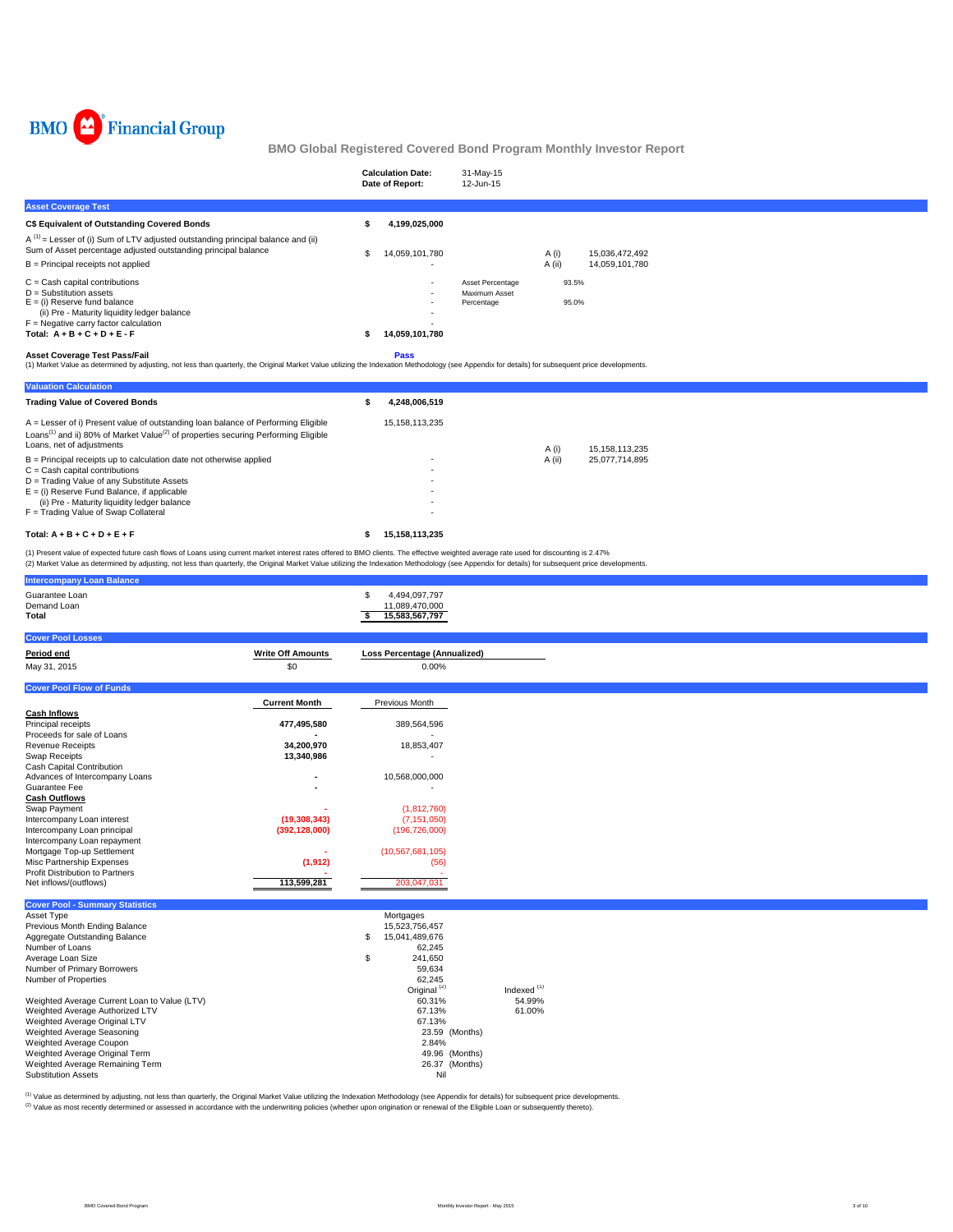

|                                                                                                                                       | <b>Calculation Date:</b><br>Date of Report: | 31-May-15<br>12-Jun-15 |                                             |                |  |
|---------------------------------------------------------------------------------------------------------------------------------------|---------------------------------------------|------------------------|---------------------------------------------|----------------|--|
| <b>Cover Pool - Delinquency Distribution</b>                                                                                          |                                             |                        |                                             |                |  |
| <b>Aging Summary</b>                                                                                                                  | <b>Number of Loans</b>                      | Percentage             | <b>Principal Balance</b>                    | Percentage     |  |
| Current and less than 30 days past due                                                                                                | 62,093                                      | 99.76                  | 15,006,498,285<br>\$                        | 99.77          |  |
| 30 - 59 days past due                                                                                                                 | 94                                          | 0.15                   | \$<br>25,109,456                            | 0.17           |  |
| 60 - 89 days past due                                                                                                                 | 27                                          | 0.04                   | \$<br>4,864,751                             | 0.03           |  |
| 90 or more days past due                                                                                                              | 31                                          | 0.05                   | 5,017,185<br>\$                             | 0.03           |  |
| <b>Grand Total</b>                                                                                                                    | 62,245                                      | 100.00                 | 15,041,489,676<br>\$                        | 100.00         |  |
| <b>Cover Pool - Provincial Distribution</b>                                                                                           |                                             |                        |                                             |                |  |
|                                                                                                                                       |                                             |                        |                                             |                |  |
| Province                                                                                                                              | <b>Number of Loans</b>                      | Percentage             | <b>Principal Balance</b>                    | Percentage     |  |
| Alberta                                                                                                                               | 7,468                                       | 12.00                  | 1,715,343,265<br>S                          | 11.40          |  |
| <b>British Columbia</b>                                                                                                               | 10,846                                      | 17.42                  | \$<br>4,068,036,463                         | 27.05          |  |
| Manitoba<br>New Brunswick                                                                                                             | 1,103<br>1,035                              | 1.77<br>1.66           | \$<br>187,073,218<br>\$<br>126,829,159      | 1.24<br>0.84   |  |
| Newfoundland                                                                                                                          | 1,239                                       | 1.99                   | \$<br>198,339,435                           | 1.32           |  |
| Northwest Territories & Nunavut                                                                                                       |                                             |                        | \$                                          |                |  |
| Nova Scotia                                                                                                                           | 1,908                                       | 3.07                   | \$<br>328,603,753                           | 2.18           |  |
| Ontario                                                                                                                               | 25,558                                      | 41.06                  | \$<br>6,010,816,109                         | 39.96          |  |
| Prince Edward Island                                                                                                                  | 363                                         | 0.58                   | \$<br>48,917,116                            | 0.33           |  |
| Quebec                                                                                                                                | 10,768                                      | 17.30                  | \$<br>1,957,726,838                         | 13.02          |  |
| Saskatchewan                                                                                                                          | 1,957                                       | 3.14                   | \$<br>399,804,321                           | 2.66           |  |
| <b>Yukon Territories</b>                                                                                                              |                                             |                        |                                             |                |  |
| <b>Grand Total</b>                                                                                                                    | 62,245                                      | 100.00                 | 15,041,489,676<br>\$                        | 100.00         |  |
| <b>Cover Pool - Credit Score Distribution</b>                                                                                         |                                             |                        |                                             |                |  |
| <b>Credit Score</b>                                                                                                                   | Number of Loans                             | Percentage             | <b>Principal Balance</b>                    | Percentage     |  |
| Less than 600 or Unavailable                                                                                                          | 6,186                                       | 9.94                   | 1,681,260,639<br>\$                         | 11.18          |  |
| $600 - 650$                                                                                                                           | 2,246                                       | 3.61                   | \$<br>572,676,958                           | 3.81           |  |
| 651 - 700                                                                                                                             | 5,933                                       | 9.53                   | 1,512,755,249<br>\$                         | 10.06          |  |
| 701 - 750                                                                                                                             | 12,582                                      | 20.21                  | \$<br>3,334,442,231                         | 22.17          |  |
| 751 - 800                                                                                                                             | 23,201                                      | 37.27                  | \$<br>5,614,543,045                         | 37.33          |  |
| 801 and Above                                                                                                                         | 12,097                                      | 19.43                  | 2,325,811,555<br>S                          | 15.46          |  |
| <b>Grand Total</b>                                                                                                                    | 62,245                                      | 100.00                 | \$<br>15,041,489,676                        | 100.00         |  |
|                                                                                                                                       |                                             |                        |                                             |                |  |
| <b>Cover Pool - Rate Type Distribution</b>                                                                                            |                                             |                        |                                             |                |  |
|                                                                                                                                       |                                             |                        |                                             |                |  |
|                                                                                                                                       | <b>Number of Loans</b>                      | Percentage             | <b>Principal Balance</b>                    | Percentage     |  |
|                                                                                                                                       | 51,308                                      | 82.43<br>17.57         | 11,891,780,405<br>\$<br>\$                  | 79.06<br>20.94 |  |
| <b>Rate Type</b><br>Fixed<br>Variable<br><b>Grand Total</b>                                                                           | 10,937<br>62,245                            | 100.00                 | 3,149,709,272<br>\$<br>15,041,489,676       | 100.00         |  |
|                                                                                                                                       |                                             |                        |                                             |                |  |
| <b>Cover Pool - Mortgage Asset Type Distribution</b>                                                                                  |                                             |                        |                                             |                |  |
| <b>Mortgage Asset Type</b>                                                                                                            | <b>Number of Loans</b>                      | Percentage             | <b>Principal Balance</b>                    | Percentage     |  |
|                                                                                                                                       | 62,245                                      | 100.00                 | \$<br>15,041,489,677                        | 100.00         |  |
| <b>Conventional Amortizing Mortgages</b><br><b>Grand Total</b>                                                                        | 62,245                                      | 100.00                 | 15,041,489,676<br>\$                        | 100.00         |  |
|                                                                                                                                       |                                             |                        |                                             |                |  |
| <b>Cover Pool - Occupancy Type Distribution</b><br><b>Occupancy Type</b>                                                              | <b>Number of Loans</b>                      | Percentage             | <b>Principal Balance</b>                    | Percentage     |  |
|                                                                                                                                       |                                             |                        |                                             |                |  |
| Owner Occupied<br>Non-Owner Occupied                                                                                                  | 48,404<br>13,841                            | 77.76<br>22.24         | \$<br>12,076,363,389<br>\$<br>2,965,126,288 | 80.29<br>19.71 |  |
| <b>Grand Total</b>                                                                                                                    | 62,245                                      | 100.00                 | \$<br>15,041,489,676                        | 100.00         |  |
|                                                                                                                                       |                                             |                        |                                             |                |  |
|                                                                                                                                       |                                             |                        |                                             |                |  |
| <b>Cover Pool - Mortgage Rate Distribution</b><br>Mortgage Rate (%)                                                                   | <b>Number of Loans</b>                      | Percentage             | <b>Principal Balance</b>                    | Percentage     |  |
|                                                                                                                                       |                                             |                        | \$                                          |                |  |
|                                                                                                                                       | 61,247                                      | 98.40                  | \$<br>14,897,803,077                        | 99.04          |  |
|                                                                                                                                       | 701                                         | 1.13                   | \$<br>100,249,274                           | 0.67           |  |
|                                                                                                                                       | 207                                         | 0.33                   | \$<br>30,504,498                            | 0.20           |  |
|                                                                                                                                       | 65                                          | 0.10                   | \$<br>9,831,086                             | 0.07           |  |
|                                                                                                                                       | 18                                          | 0.03                   | \$<br>2,024,341                             | 0.01           |  |
|                                                                                                                                       | -7                                          | 0.01                   | \$<br>1,077,401<br>\$                       | 0.01           |  |
| Less than 1.00<br>$1.00 - 3.99$<br>$4.00 - 4.49$<br>$4.50 - 4.99$<br>$5.00 - 5.49$<br>$5.50 - 5.99$<br>$6.00 - 6.49$<br>$6.50 - 6.99$ |                                             |                        | \$                                          |                |  |
| $7.00 - 7.49$<br>$7.50 - 7.99$                                                                                                        |                                             |                        | \$                                          |                |  |
| 8.00 and Above                                                                                                                        |                                             |                        | S                                           |                |  |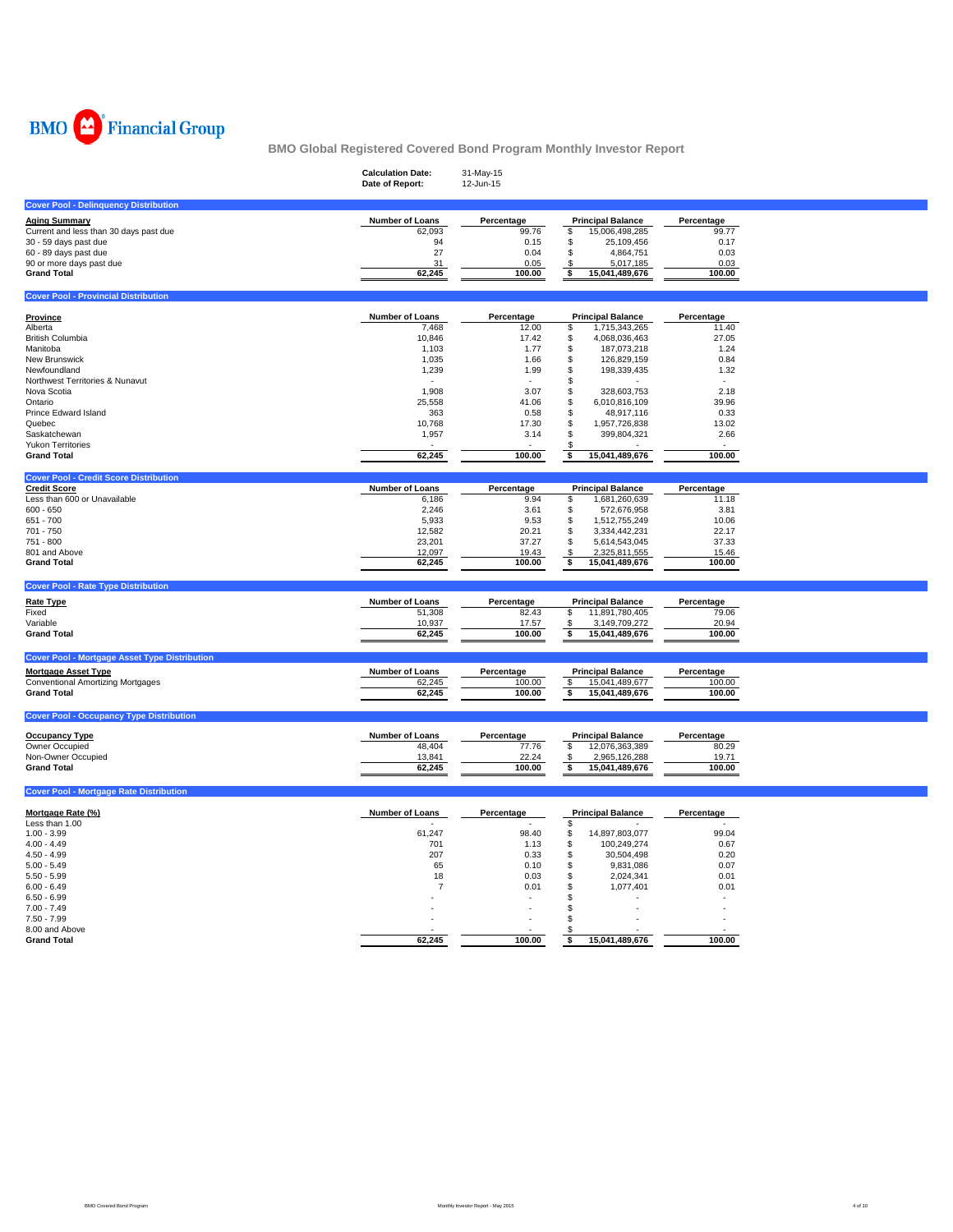

|                                           | <b>Calculation Date:</b><br>Date of Report: | 31-May-15<br>12-Jun-15   |                          |                          |  |
|-------------------------------------------|---------------------------------------------|--------------------------|--------------------------|--------------------------|--|
| Cover Pool - Indexed LTV Distribution (1) |                                             |                          |                          |                          |  |
| Indexed LTV (%)                           | <b>Number of Loans</b>                      | Percentage               | <b>Principal Balance</b> | Percentage               |  |
| 20.00 and Below                           | 5,244                                       | 8.42                     | 383,312,505              | 2.55                     |  |
| 20.01 - 25.00                             | 2,503                                       | 4.02                     | 299,267,341              | 1.99                     |  |
| 25.01 - 30.00                             | 3,051                                       | 4.90                     | 459,641,790              | 3.06                     |  |
| $30.01 - 35.00$                           | 3,248                                       | 5.22                     | 562,651,586              | 3.74                     |  |
| $35.01 - 40.00$                           | 3,270                                       | 5.25                     | 639,435,775              | 4.25                     |  |
| $40.01 - 45.00$                           | 3,760                                       | 6.04                     | 908,772,146              | 6.04                     |  |
| $45.01 - 50.00$                           | 4,529                                       | 7.28                     | 1,234,993,972            | 8.21                     |  |
| $50.01 - 55.00$                           | 5,413                                       | 8.70                     | 1,657,225,539            | 11.02                    |  |
| $55.01 - 60.00$                           | 7,637                                       | 12.27                    | 2,465,808,251            | 16.39                    |  |
| $60.01 - 65.00$                           | 9,216                                       | 14.81                    | 2,717,919,102            | 18.07                    |  |
| 65.01 - 70.00                             | 7,637                                       | 12.27                    | 1,891,108,411            | 12.57                    |  |
| 70.01 - 75.00                             | 4,523                                       | 7.27                     | 1,190,827,127            | 7.92                     |  |
| 75.01 - 80.00                             | 2,214                                       | 3.56                     | 630,526,133              | 4.19                     |  |
| 80.01 and Above                           | $\sim$                                      | $\overline{\phantom{a}}$ |                          | $\overline{\phantom{a}}$ |  |
| <b>Grand Total</b>                        | 62,245                                      | 100.00                   | 15,041,489,676           | 100.00                   |  |

<sup>(1)</sup> Value as determined by adjusting, not less than quarterly, the Original Market Value utilizing the Indexation Methodology (see Appendix for details) for subsequent price developments.

| <b>Cover Pool - Remaining Term Distribution</b> |                        |            |    |                          |            |
|-------------------------------------------------|------------------------|------------|----|--------------------------|------------|
| <b>Months to Maturity</b>                       | <b>Number of Loans</b> | Percentage |    | <b>Principal Balance</b> | Percentage |
| Less than 12                                    | 8.096                  | 13.01      |    | 1.635.091.014            | 10.87      |
| $12 - 17$                                       | 10,230                 | 16.44      | S  | 3.164.752.758            | 21.04      |
| $18 - 24$                                       | 11.551                 | 18.56      | S. | 2,711,939,739            | 18.03      |
| $25 - 30$                                       | 14.767                 | 23.72      | S  | 3.158.751.515            | 21.00      |
| $31 - 36$                                       | 5.792                  | 9.31       | S  | 1.270.907.086            | 8.45       |
| $37 - 42$                                       | 2,551                  | 4.10       |    | 730.222.513              | 4.85       |
| $43 - 48$                                       | 1,693                  | 2.72       |    | 457.261.012              | 3.04       |
| $49 - 54$                                       | 4.830                  | 7.76       |    | 1.239.850.570            | 8.24       |
| $55 - 60$                                       | 2,593                  | 4.17       |    | 639.373.778              | 4.25       |
| $61 - 63$                                       | 6                      | 0.01       |    | 1.199.830                | 0.01       |
| 72 and Above                                    | 136                    | 0.22       |    | 32.139.861               | 0.21       |
| <b>Grand Total</b>                              | 62.245                 | 100.00     |    | 15.041.489.676           | 100.00     |

| <b>Cover Pool - Remaining Principal Balance Distribution</b> |                        |            |   |                          |            |
|--------------------------------------------------------------|------------------------|------------|---|--------------------------|------------|
| <b>Remaining Principal Balance (C\$)</b>                     | <b>Number of Loans</b> | Percentage |   | <b>Principal Balance</b> | Percentage |
| 99.999 and Below                                             | 12,123                 | 19.48      |   | 785.748.171              | 5.22       |
| 100.000 - 199.999                                            | 21.187                 | 34.04      | S | 3,184,272,130            | 21.17      |
| 200.000 - 299.999                                            | 14.632                 | 23.51      |   | 3.587.876.625            | 23.85      |
| 300.000 - 399.999                                            | 6.711                  | 10.78      |   | 2.306.978.536            | 15.34      |
| 400.000 - 499.999                                            | 3,057                  | 4.91       |   | 1.362.570.331            | 9.06       |
| 500.000 - 599.999                                            | 1,595                  | 2.56       |   | 870.177.238              | 5.79       |
| 600.000 - 699.999                                            | 812                    | 1.30       |   | 524.659.081              | 3.49       |
| 700.000 - 799.999                                            | 478                    | 0.77       |   | 355.463.672              | 2.36       |
| 800.000 - 899.999                                            | 330                    | 0.53       |   | 281.052.657              | 1.87       |
| $900.000 - 999.999$                                          | 266                    | 0.43       |   | 252.419.826              | 1.68       |
| 1.000.000 - 1.499.999                                        | 696                    | 1.12       |   | 855.175.424              | 5.69       |
| 1.500.000 - 2.000.000                                        | 268                    | 0.43       |   | 465.117.795              | 3.09       |
| 2.000.000 - 3.000.000                                        | 90                     | 0.14       |   | 209.978.191              | 1.40       |
| 3,000,000 and Above                                          |                        |            |   |                          |            |
|                                                              | 62.245                 | 100.00     |   | 15,041,489,676           | 100.00     |

| <b>Cover Pool - Property Type Distribution</b> |                        |            |                          |            |
|------------------------------------------------|------------------------|------------|--------------------------|------------|
| <b>Property Type</b>                           | <b>Number of Loans</b> | Percentage | <b>Principal Balance</b> | Percentage |
| Condominium                                    | 12.703                 | 20.41      | 2.420.263.399            | 16.09      |
| Multi-Residential                              | 3.174                  | 5.10       | 752.077.276              | 5.00       |
| Single Family                                  | 41.872                 | 67.27      | 10.879.846.897           | 72.33      |
| Townhouse                                      | 4.496                  | 7.22       | 989.302.105              | 6.58       |
| <b>Grand Total</b>                             | 62.245                 | 100.00     | 15.041.489.676           | 100.00     |

*Note: Percentages and totals in the above tables may not add exactly due to rounding.*

|          |                 |                                                     |                           | <b>Aging Summary</b>      |                             |   |               |
|----------|-----------------|-----------------------------------------------------|---------------------------|---------------------------|-----------------------------|---|---------------|
| Province | Indexed LTV (%) | <b>Current and</b><br>less than 30<br>days past due | 30 to 59<br>days past due | 60 to 89<br>days past due | 90 or more<br>days past due |   | Total         |
| Alberta  | 20.00 and Below | 40,372,752                                          |                           |                           |                             | S | 40,372,753    |
|          | $20.01 - 25$    | 30.864.869                                          |                           |                           |                             |   | 30,864,869    |
|          | $25.01 - 30$    | 47,456,656                                          |                           |                           |                             |   | 47,456,656    |
|          | $30.01 - 35$    | 64,721,932                                          | 384.290                   |                           |                             |   | 65,106,222    |
|          | $35.01 - 40$    | 66,297,296                                          | 148,258                   |                           |                             |   | 66,445,554    |
|          | $40.01 - 45$    | 84,520,524                                          |                           |                           |                             |   | 84,520,524    |
|          | $45.01 - 50$    | 123.827.431                                         | 238.373                   |                           |                             |   | 124,065,804   |
|          | $50.01 - 55$    | 171.794.500                                         | 240.104                   |                           | 137,935                     |   | 172.172.539   |
|          | $55.01 - 60$    | 241,011,092                                         | 2,160,740                 |                           |                             |   | 243,171,832   |
|          | $60.01 - 65$    | 368.997.640                                         | 209.213                   | 143.710                   |                             |   | 369.350.563   |
|          | $65.01 - 70$    | 272.365.548                                         | 241.454                   |                           |                             |   | 272,607,002   |
|          | $70.01 - 75$    | 109.921.653                                         |                           |                           |                             |   | 109.921.653   |
|          | $75.01 - 80$    | 89,287,296                                          |                           |                           |                             |   | 89,287,296    |
|          | 80.01 and Above |                                                     |                           |                           |                             |   |               |
|          |                 | 1,711,439,187                                       | 3,622,433                 | 143,710                   | 137,936                     |   | 1,715,343,265 |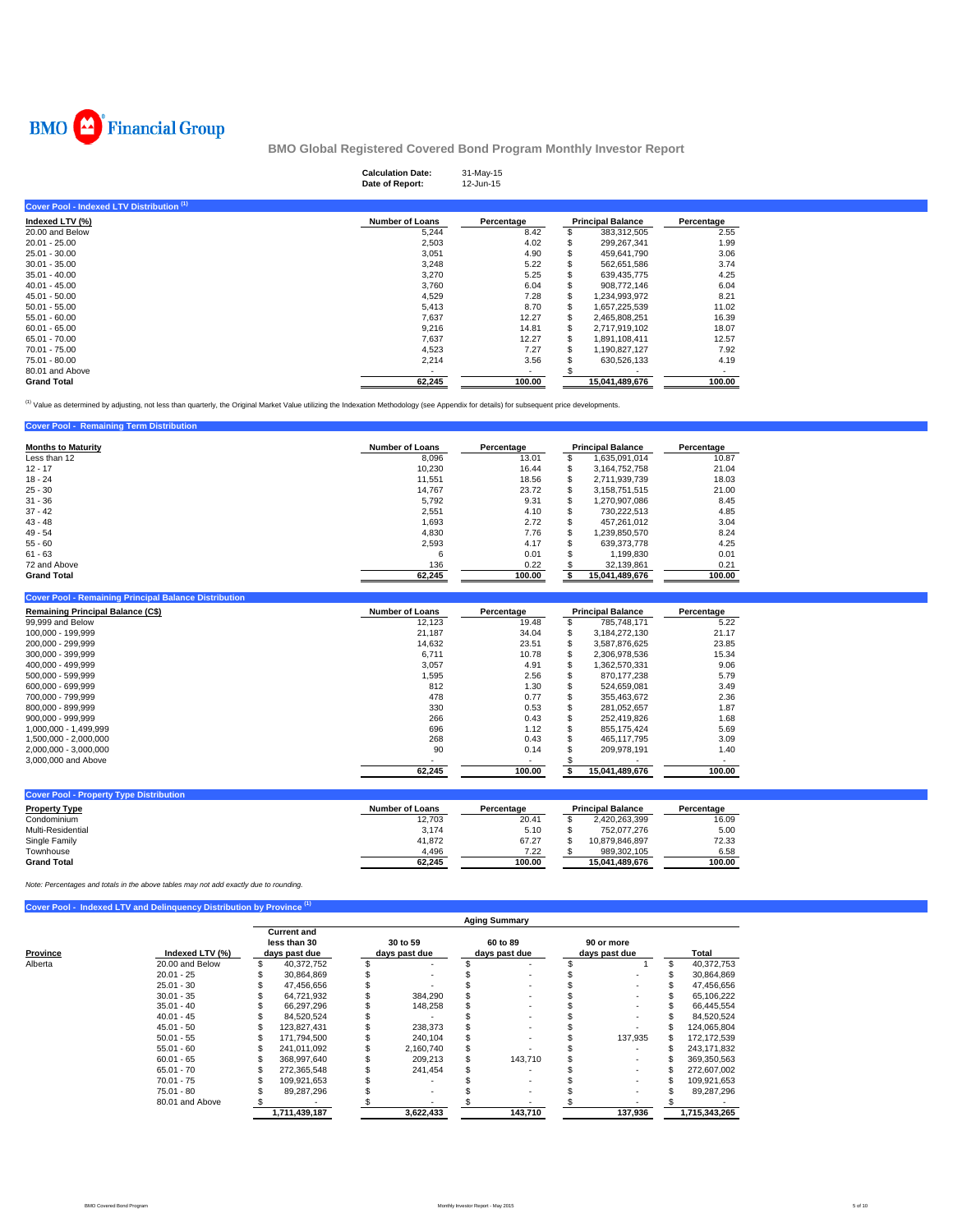

| <b>Calculation Date:</b> | 31-May-15 |
|--------------------------|-----------|
| Date of Report:          | 12-Jun-15 |

|                         |                                 |                                       |                               | <b>Aging Summary</b> |                    |                                       |
|-------------------------|---------------------------------|---------------------------------------|-------------------------------|----------------------|--------------------|---------------------------------------|
|                         |                                 | <b>Current and</b>                    |                               |                      |                    |                                       |
|                         |                                 | less than 30                          | 30 to 59                      | 60 to 89             | 90 or more         |                                       |
| Province                | Indexed LTV (%)                 | days past due                         | days past due                 | days past due        | days past due      | Total                                 |
| <b>British Columbia</b> | 20.00 and Below<br>$20.01 - 25$ | \$<br>125,413,723<br>\$<br>94,779,800 | \$<br>77,584<br>\$<br>117,480 | \$<br>\$             | \$<br>77,829<br>\$ | \$<br>125,569,136<br>\$<br>94,897,280 |
|                         | $25.01 - 30$                    | \$<br>155,797,409                     | \$<br>330,814                 | \$<br>56,263         | \$                 | \$<br>156,184,486                     |
|                         | $30.01 - 35$                    | \$<br>169,323,710                     | \$<br>257,367                 | \$                   | S                  | \$<br>169,581,078                     |
|                         | $35.01 - 40$                    | \$<br>211,604,405                     | \$                            | \$<br>200,398        | S<br>127,578       | \$<br>211,932,381                     |
|                         | $40.01 - 45$                    | \$<br>343,393,769                     | \$<br>2,847,853               | \$                   | \$                 | \$<br>346,241,622                     |
|                         | $45.01 - 50$                    | \$<br>476,997,044                     | \$<br>462,415                 | \$<br>501,782        | S                  | \$<br>477,961,241                     |
|                         | $50.01 - 55$                    | \$<br>621,551,536                     | \$<br>1,909,815               | \$                   | S                  | \$<br>623,461,351                     |
|                         | $55.01 - 60$                    | \$<br>901,796,309                     | \$<br>2,409,369               | \$                   | S                  | \$<br>904,205,678                     |
|                         | $60.01 - 65$                    | \$<br>574,408,936                     | \$<br>707,621                 | \$                   | S                  | \$<br>575,116,558                     |
|                         | $65.01 - 70$                    | \$<br>240,947,435                     | \$                            | S<br>452,158         | S<br>195,538       | \$<br>241,595,131                     |
|                         | $70.01 - 75$                    | \$<br>105,539,109                     | \$                            | \$                   | S                  | \$<br>105,539,109                     |
|                         | 75.01 - 80                      | \$<br>35,751,413                      | \$                            | \$                   | S                  | \$<br>35,751,413                      |
|                         | 80.01 and Above                 | \$                                    | \$                            | \$                   | \$                 | \$                                    |
|                         |                                 | 4,057,304,598                         | 9,120,320                     | 1,210,600            | 400,945            | 4,068,036,463                         |
|                         |                                 |                                       |                               | <b>Aging Summary</b> |                    |                                       |
|                         |                                 | <b>Current and</b>                    |                               |                      |                    |                                       |
|                         |                                 | less than 30                          | 30 to 59                      | 60 to 89             | 90 or more         |                                       |
| <b>Province</b>         | Indexed LTV (%)                 | days past due                         | days past due                 | days past due        | days past due      | Total                                 |
| Manitoba                | 20.00 and Below<br>$20.01 - 25$ | \$<br>3,608,428<br>\$                 | \$<br>\$                      | \$                   | \$<br>\$           | \$<br>3,608,428<br>\$                 |
|                         |                                 | 4,003,816                             |                               | \$                   |                    | 4,003,816                             |
|                         | $25.01 - 30$                    | \$<br>4,089,515                       | \$<br>\$                      | \$                   | \$                 | \$<br>4,089,515                       |
|                         | $30.01 - 35$<br>$35.01 - 40$    | \$<br>3,728,844<br>\$<br>5,413,810    | \$                            | \$<br>S              | \$<br>S            | \$<br>3,728,844<br>\$                 |
|                         | $40.01 - 45$                    | \$                                    | \$                            | S                    | S                  | 5,413,810<br>\$<br>8,300,213          |
|                         | $45.01 - 50$                    | 8,300,213<br>\$<br>12,688,254         | \$                            | \$                   | \$                 | \$<br>12,688,254                      |
|                         | $50.01 - 55$                    | \$<br>14,038,697                      | \$                            | S                    | S                  | \$<br>14,038,697                      |
|                         | $55.01 - 60$                    | \$<br>26,378,750                      | \$                            | \$                   | S                  | \$<br>26,378,750                      |
|                         | $60.01 - 65$                    | \$<br>49,760,697                      | \$                            | S                    | \$                 | \$<br>49,760,697                      |
|                         | $65.01 - 70$                    | \$<br>25,371,813                      | \$                            | S                    | S                  | \$<br>25,371,813                      |
|                         | $70.01 - 75$                    | \$<br>21,562,926                      | \$<br>177,149                 | \$                   | S                  | \$<br>21,740,075                      |
|                         | 75.01 - 80                      | \$<br>7,950,307                       | \$                            | S                    | \$                 | \$<br>7,950,307                       |
|                         | 80.01 and Above                 | \$                                    | \$                            | \$                   | S                  | \$                                    |
|                         |                                 | 186,896,069                           | 177,149                       |                      |                    | 187,073,218                           |
|                         |                                 |                                       |                               |                      |                    |                                       |
|                         |                                 |                                       |                               | <b>Aging Summary</b> |                    |                                       |
|                         |                                 | <b>Current and</b>                    |                               |                      |                    |                                       |
|                         |                                 | less than 30                          | 30 to 59                      | 60 to 89             | 90 or more         |                                       |
| Province                | Indexed LTV (%)                 | days past due                         | days past due                 | days past due        | days past due      | Total                                 |
| New Brunswick           | 20.00 and Below                 | \$<br>2,902,527                       | \$                            | \$                   | \$                 | \$<br>2,902,527                       |
|                         | $20.01 - 25$                    | \$<br>2,395,586                       | \$                            | \$                   | \$                 | \$<br>2,395,586                       |
|                         | $25.01 - 30$                    | \$<br>3,795,571                       | \$                            | \$                   | \$                 | \$<br>3,795,571                       |
|                         | $30.01 - 35$                    | \$<br>3,473,189                       | \$                            | \$<br>65,502         | \$<br>48,614       | \$<br>3,587,305                       |
|                         | $35.01 - 40$                    | \$<br>4,778,651                       | \$<br>91,648                  | S                    | \$                 | S<br>4,870,299                        |
|                         | $40.01 - 45$                    | \$<br>5,642,670                       | \$                            | \$                   | 42,191<br>\$       | \$<br>5,684,861                       |
|                         | $45.01 - 50$                    | \$<br>7,837,475                       | \$                            | S                    | S                  | S<br>7,837,475                        |
|                         | $50.01 - 55$                    | \$<br>8,028,765                       | \$                            | \$                   | \$                 | \$<br>8,028,765                       |
|                         | $55.01 - 60$                    | \$<br>17,351,757                      | \$                            | \$                   | S                  | \$<br>17,351,757                      |
|                         | $60.01 - 65$                    | \$<br>24,735,406                      | \$                            | \$                   | S                  | \$<br>24,735,406                      |
|                         | $65.01 - 70$                    | \$<br>30,065,922                      | \$<br>87,783                  | \$<br>202,208        | \$<br>149,093      | \$<br>30,505,007                      |
|                         | $70.01 - 75$                    | \$<br>11,040,807<br>\$                | \$<br>\$                      | S<br>\$              | S<br>\$            | S<br>11,040,807<br>\$                 |
|                         | 75.01 - 80<br>80.01 and Above   | 4,093,794<br>\$                       | \$                            | \$                   | \$                 | 4,093,794<br>S                        |
|                         |                                 | 126,142,119                           | 179,431                       | 267,710              | 239,899            | 126,829,159                           |
|                         |                                 |                                       |                               | <b>Aging Summary</b> |                    |                                       |
|                         |                                 | <b>Current and</b>                    |                               |                      |                    |                                       |
|                         |                                 | less than 30                          | 30 to 59                      | 60 to 89             | 90 or more         |                                       |
| <b>Province</b>         | Indexed LTV (%)                 | days past due                         | days past due<br>\$           | days past due        | days past due      | Total                                 |
| Newfoundland            | 20.00 and Below<br>$20.01 - 25$ | 2,608,306<br>\$<br>2,309,866          | \$                            | \$                   | \$                 | 2,608,306<br>\$<br>2,309,866          |
|                         | $25.01 - 30$                    | \$<br>3,366,640                       | \$<br>35,272                  | \$                   | \$                 | 3,401,912<br>\$                       |
|                         | $30.01 - 35$                    | \$<br>5,282,303                       | \$                            |                      | \$                 | 5,282,303<br>\$                       |
|                         | $35.01 - 40$                    | 4,526,317<br>\$                       | \$<br>92,283                  |                      | 64,261<br>\$       | 4,682,861<br>\$                       |
|                         | $40.01 - 45$                    | \$<br>6,146,892                       | \$                            | S                    | \$                 | 6,146,892<br>\$                       |
|                         | $45.01 - 50$                    | \$<br>9,507,311                       | \$                            | S                    | \$                 | 9,507,311<br>\$                       |
|                         | $50.01 - 55$                    | \$<br>14,510,791                      | \$                            | S                    | \$                 | 14,510,791<br>\$                      |
|                         | $55.01 - 60$                    | \$<br>15,419,901                      | \$                            | S                    | \$                 | 15,419,901<br>\$                      |
|                         | $60.01 - 65$                    | \$<br>32,000,547                      | \$                            | S                    | S                  | 32,000,547<br>\$                      |
|                         | $65.01 - 70$                    | \$<br>69,737,103                      | \$                            | S<br>307,691         | \$<br>252,158      | 70,296,952<br>\$                      |
|                         | $70.01 - 75$                    | 22,140,826<br>\$                      | \$                            | S                    | S                  | 22,140,826<br>\$                      |
|                         | $75.01 - 80$                    | \$<br>10,030,967                      | \$                            | \$                   | \$                 | 10,030,967<br>\$                      |
|                         | 80.01 and Above                 | \$<br>197,587,770                     | \$<br>127,555                 | S<br>307,691         | S<br>316,419       | 198,339,435                           |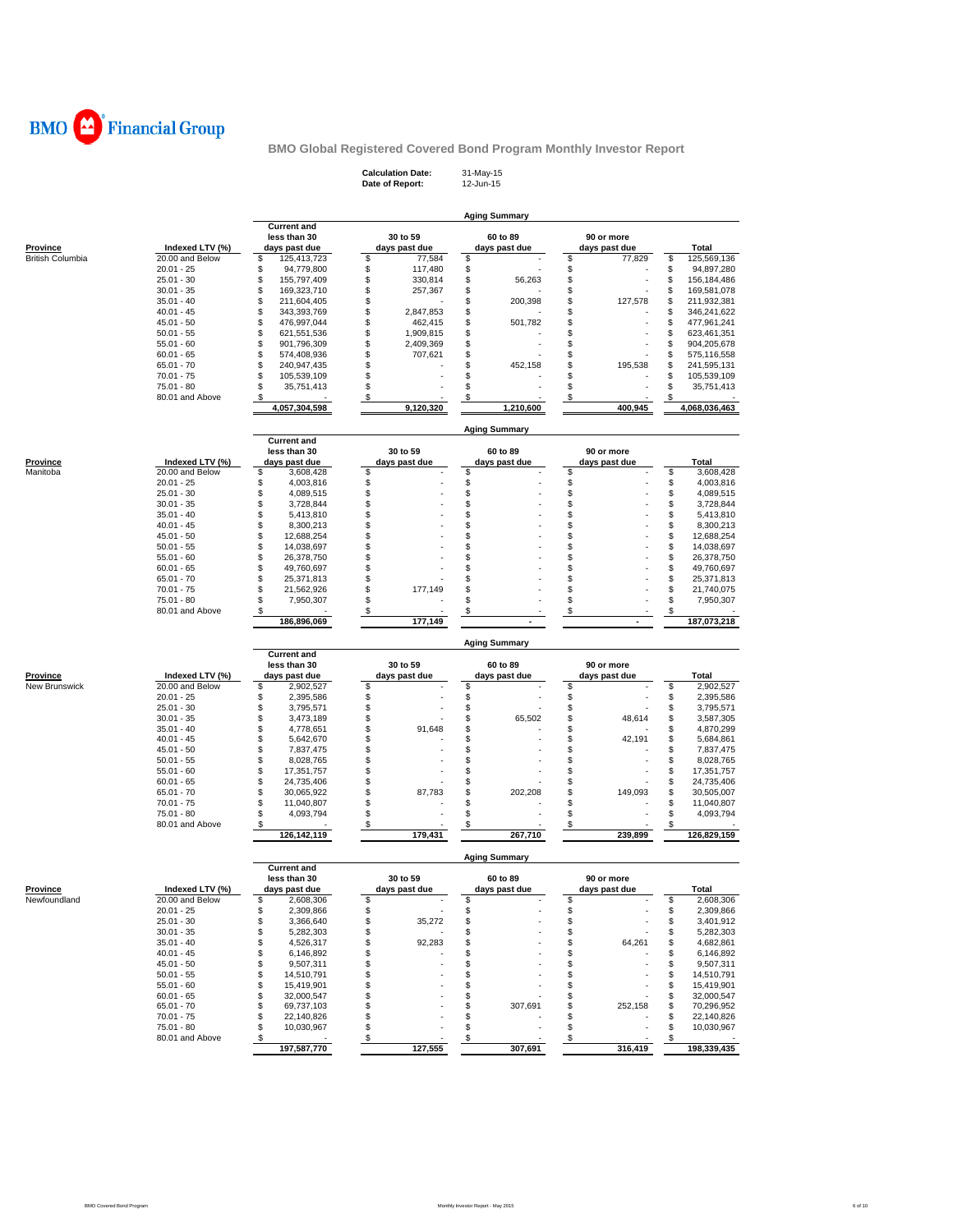

|                                |                                    |                                      | <b>Calculation Date:</b><br>Date of Report: | 31-May-15<br>12-Jun-15   |                      |                                      |
|--------------------------------|------------------------------------|--------------------------------------|---------------------------------------------|--------------------------|----------------------|--------------------------------------|
|                                |                                    | <b>Current and</b>                   |                                             | <b>Aging Summary</b>     |                      |                                      |
|                                |                                    | less than 30                         | 30 to 59                                    | 60 to 89                 | 90 or more           |                                      |
| <b>Province</b>                | Indexed LTV (%)                    | days past due                        | days past due                               | days past due            | days past due        | Total                                |
| Northwest Territories          | 20.00 and Below                    | \$                                   | \$                                          | \$                       | \$                   | \$                                   |
|                                | $20.01 - 25$<br>$25.01 - 30$       | \$                                   | \$                                          | \$                       | \$                   | \$                                   |
|                                | $30.01 - 35$                       | \$<br>\$                             | \$<br>\$                                    | \$<br>\$                 | \$<br>\$             | \$<br>\$                             |
|                                | $35.01 - 40$                       | \$                                   | \$                                          | \$                       | \$                   | s                                    |
|                                | $40.01 - 45$                       | \$                                   | \$                                          | \$                       | \$                   | s                                    |
|                                | $45.01 - 50$                       | \$                                   | \$                                          | \$                       | \$                   | \$                                   |
|                                | $50.01 - 55$                       | \$                                   | \$                                          | \$                       | \$                   | s                                    |
|                                | $55.01 - 60$                       | \$                                   | \$                                          | \$                       | \$                   | \$                                   |
|                                | $60.01 - 65$                       | \$                                   | \$                                          | S                        | \$                   | s                                    |
|                                | $65.01 - 70$<br>$70.01 - 75$       | \$<br>\$                             | \$<br>\$                                    | \$<br>\$                 | \$<br>\$             | \$<br>s                              |
|                                | 75.01 - 80                         | \$                                   | \$                                          | \$                       | \$                   | s                                    |
|                                | 80.01 and Above                    | \$                                   | \$                                          | \$                       | \$                   | \$                                   |
|                                |                                    | \$<br>$\blacksquare$                 | \$<br>$\blacksquare$                        | \$                       | \$<br>$\blacksquare$ | \$                                   |
|                                |                                    |                                      |                                             |                          |                      |                                      |
|                                |                                    |                                      |                                             | <b>Aging Summary</b>     |                      |                                      |
|                                |                                    | <b>Current and</b>                   |                                             |                          |                      |                                      |
|                                |                                    | less than 30                         | 30 to 59                                    | 60 to 89                 | 90 or more           |                                      |
| <b>Province</b><br>Nova Scotia | Indexed LTV (%)<br>20.00 and Below | days past due<br>\$<br>4,482,527     | days past due<br>\$                         | days past due<br>\$      | days past due<br>\$  | Total<br>\$<br>4,482,527             |
|                                | $20.01 - 25$                       | \$<br>2,991,540                      | \$                                          | \$                       | \$                   | \$<br>2,991,540                      |
|                                | $25.01 - 30$                       | \$<br>7,021,686                      | \$                                          | \$                       | \$                   | \$<br>7,021,686                      |
|                                | $30.01 - 35$                       | \$<br>7,979,408                      | \$                                          | \$                       | \$                   | \$<br>7,979,408                      |
|                                | $35.01 - 40$                       | \$<br>9,607,690                      | \$                                          | \$                       | \$                   | \$<br>9,607,690                      |
|                                | $40.01 - 45$                       | \$<br>10,647,307                     | \$                                          | \$                       | \$                   | \$<br>10,647,307                     |
|                                | $45.01 - 50$                       | \$<br>14,417,562                     | \$                                          | S                        | \$                   | \$<br>14,417,562                     |
|                                | $50.01 - 55$                       | \$<br>21,231,568                     | \$                                          | \$                       | \$                   | \$<br>21,231,568                     |
|                                | $55.01 - 60$                       | \$<br>27,474,487                     | \$                                          | \$                       | \$                   | \$<br>27,474,487                     |
|                                | $60.01 - 65$                       | \$<br>50,184,488                     | \$                                          | \$                       | \$                   | \$<br>50,184,488                     |
|                                | $65.01 - 70$<br>$70.01 - 75$       | \$<br>74,757,242<br>\$<br>62,833,985 | \$<br>281,844<br>\$                         | \$<br>\$                 | \$<br>\$             | \$<br>75,039,086                     |
|                                | 75.01 - 80                         | \$<br>34,692,420                     | \$                                          | \$                       | \$                   | \$<br>62,833,985<br>\$<br>34,692,420 |
|                                | 80.01 and Above                    | \$                                   | \$                                          | \$                       | \$                   | \$                                   |
|                                |                                    | 328,321,908                          | 281,844                                     |                          |                      | 328,603,753                          |
|                                |                                    |                                      |                                             |                          |                      |                                      |
|                                |                                    |                                      |                                             | <b>Aging Summary</b>     |                      |                                      |
|                                |                                    | <b>Current and</b><br>less than 30   | 30 to 59                                    | 60 to 89                 | 90 or more           |                                      |
| Province                       | Indexed LTV (%)                    | days past due                        | days past due                               | days past due            | days past due        | Total                                |
| Nunavut                        | 20.00 and Below                    | \$                                   | \$                                          | \$                       | \$                   | \$                                   |
|                                |                                    | \$                                   | \$                                          | \$                       | \$                   |                                      |
|                                | $20.01 - 25$                       |                                      |                                             |                          |                      | \$                                   |
|                                | $25.01 - 30$                       | \$                                   | \$                                          | \$                       | \$                   | \$                                   |
|                                | $30.01 - 35$                       | \$                                   | \$                                          | \$                       | \$                   | s                                    |
|                                | $35.01 - 40$                       | \$                                   | \$                                          | \$                       | \$                   | s                                    |
|                                | $40.01 - 45$                       | \$                                   | \$                                          | \$                       | \$                   | s                                    |
|                                | $45.01 - 50$                       | \$                                   | \$                                          | \$                       | \$                   | \$                                   |
|                                | $50.01 - 55$                       | \$                                   | \$                                          | S                        | \$                   | s                                    |
|                                | $55.01 - 60$                       | \$                                   | \$                                          | \$                       | \$                   | \$                                   |
|                                | $60.01 - 65$                       | \$                                   | \$                                          | \$                       | \$                   | \$                                   |
|                                | $65.01 - 70$<br>$70.01 - 75$       | \$<br>\$                             | \$<br>\$                                    | \$<br>\$                 | \$<br>\$             | s<br>\$                              |
|                                | 75.01 - 80                         | \$                                   | \$                                          | \$                       | \$                   | s                                    |
|                                | 80.01 and Above                    | \$                                   | \$                                          | \$                       | \$                   | \$                                   |
|                                |                                    | \$                                   | \$                                          | \$                       | \$                   | \$                                   |
|                                |                                    |                                      |                                             |                          |                      |                                      |
|                                |                                    | <b>Current and</b>                   |                                             | <b>Aging Summary</b>     |                      |                                      |
|                                |                                    | less than 30                         | 30 to 59                                    | 60 to 89                 | 90 or more           |                                      |
| Province                       | Indexed LTV (%)                    | days past due                        | days past due                               | days past due            | days past due        | Total                                |
| Ontario                        | 20.00 and Below                    | \$<br>157,489,555                    | \$<br>227,687                               | \$                       | \$<br>1              | \$<br>157,717,243                    |
|                                | $20.01 - 25$                       | \$<br>128,200,107                    | \$                                          | \$                       | \$                   | \$<br>128,200,107                    |
|                                | $25.01 - 30$                       | \$<br>185,637,788                    | \$<br>506,699                               | \$                       | \$                   | \$<br>186, 144, 487                  |
|                                | $30.01 - 35$                       | \$<br>244,192,560                    | \$<br>210,764                               | \$                       | \$                   | 244,403,324<br>\$                    |
|                                | $35.01 - 40$                       | \$<br>265,385,957                    | \$<br>184,422                               | \$                       | $\ddot{\$}$          | \$<br>265,570,379                    |
|                                | $40.01 - 45$                       | \$<br>351,610,389                    | \$<br>418,674                               | \$                       | \$                   | \$<br>352,029,064                    |
|                                | $45.01 - 50$                       | \$<br>464,146,212                    | \$<br>656,530                               | \$                       | \$                   | \$<br>464,802,742                    |
|                                | $50.01 - 55$<br>$55.01 - 60$       | \$<br>644,111,145<br>\$              | \$<br>1,216,134<br>\$                       | \$                       | \$                   | \$<br>645, 327, 279<br>\$            |
|                                | $60.01 - 65$                       | 944,285,397<br>\$<br>1,160,018,336   | 306,056<br>\$<br>1,778,867                  | \$<br>\$<br>304,054      | \$<br>89,519<br>\$   | 944,680,972<br>\$<br>1,162,101,257   |
|                                | $65.01 - 70$                       | \$<br>822,970,450                    | \$<br>918,016                               | \$<br>661,275            | \$<br>138,573        | 824,688,313<br>\$                    |
|                                | $70.01 - 75$                       | \$<br>424,028,387                    | \$<br>1,354,135                             | \$                       | \$                   | \$<br>425,382,521                    |
|                                | 75.01 - 80                         | \$<br>209,768,420                    | \$                                          | \$                       | \$                   | \$<br>209,768,420                    |
|                                | 80.01 and Above                    | $\sqrt{3}$<br>6,001,844,704          | $\sqrt[6]{3}$<br>7,777,983                  | $\frac{1}{2}$<br>965,329 | \$<br>228,092        | \$<br>6,010,816,109                  |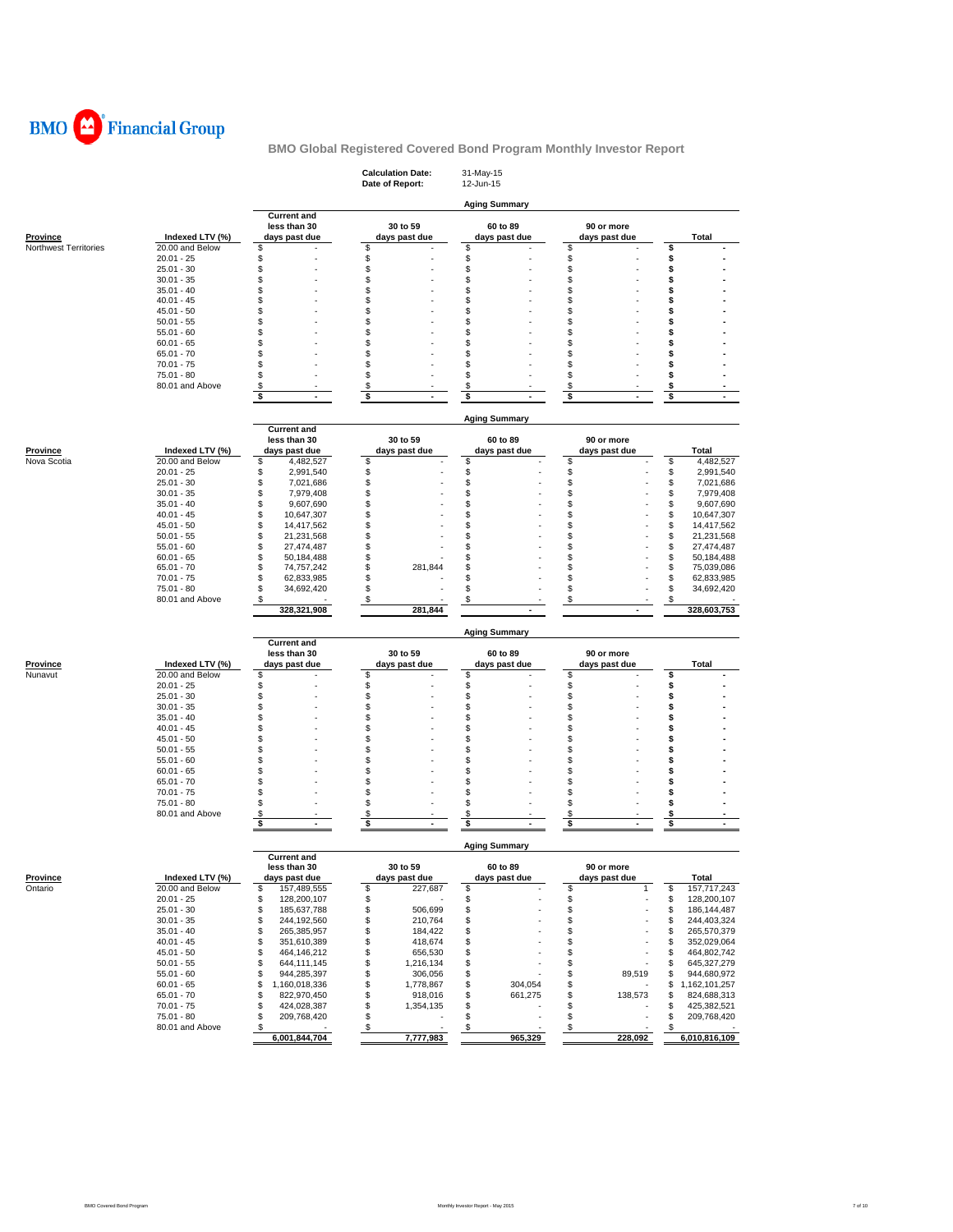

|                                             |                              |                                    | <b>Calculation Date:</b><br>Date of Report: | 31-May-15<br>12-Jun-15     |                 |                                  |
|---------------------------------------------|------------------------------|------------------------------------|---------------------------------------------|----------------------------|-----------------|----------------------------------|
|                                             |                              |                                    |                                             | <b>Aging Summary</b>       |                 |                                  |
|                                             |                              | <b>Current and</b><br>less than 30 | 30 to 59                                    | 60 to 89                   | 90 or more      |                                  |
| Province                                    | Indexed LTV (%)              | days past due                      | days past due                               | days past due              | days past due   | Total                            |
| Prince Edward Island                        | 20.00 and Below              | \$<br>852,835                      | \$                                          | \$                         | \$              | \$<br>852,835                    |
|                                             | $20.01 - 25$                 | \$<br>493,495                      | \$                                          | \$                         | \$              | \$<br>493,495                    |
|                                             | $25.01 - 30$                 | \$<br>990,543                      | \$                                          | \$                         | \$              | \$<br>990,543                    |
|                                             | $30.01 - 35$                 | \$<br>1,493,398                    | \$                                          | \$                         | \$              | \$<br>1,493,398                  |
|                                             | $35.01 - 40$                 | \$<br>1,352,005                    | \$                                          | \$                         | \$              | \$<br>1,352,005                  |
|                                             | $40.01 - 45$                 | \$<br>1,702,808                    | \$                                          | \$                         | \$              | \$<br>1,702,808                  |
|                                             | $45.01 - 50$                 | \$<br>3,323,976                    | \$                                          | \$                         | \$              | \$<br>3,323,976                  |
|                                             | $50.01 - 55$                 | \$<br>3,026,902                    | \$                                          | \$                         | \$              | \$<br>3,026,902                  |
|                                             | $55.01 - 60$                 | \$<br>7,901,366                    | \$                                          | \$                         | \$              | \$<br>7,901,366                  |
|                                             | $60.01 - 65$                 | \$<br>11,312,034                   | \$                                          | \$                         | \$              | \$<br>11,312,034                 |
|                                             | $65.01 - 70$                 | \$<br>11,461,711                   | \$                                          | \$                         | \$              | \$<br>11,461,711                 |
|                                             | $70.01 - 75$                 | \$<br>3,958,864                    | \$                                          | \$                         | \$              | \$<br>3,958,864                  |
|                                             | 75.01 - 80                   | \$<br>1,047,180                    | \$                                          | \$                         | \$              | \$<br>1,047,180                  |
|                                             | 80.01 and Above              | \$                                 | \$                                          | \$                         | \$              | \$                               |
|                                             |                              | 48,917,116                         |                                             |                            |                 | 48,917,116                       |
|                                             |                              |                                    |                                             |                            |                 |                                  |
|                                             |                              | <b>Current and</b>                 |                                             | <b>Aging Summary</b>       |                 |                                  |
|                                             |                              | less than 30                       | 30 to 59                                    | 60 to 89                   | 90 or more      |                                  |
| <b>Province</b>                             | Indexed LTV (%)              | days past due                      | days past due                               | days past due              | days past due   | <b>Total</b>                     |
| Quebec                                      | 20.00 and Below              | \$<br>41,031,566                   | \$                                          | 18,971<br>\$               | \$              | \$<br>41,050,537                 |
|                                             | $20.01 - 25$                 | \$<br>29,224,654                   | \$<br>36,596                                | \$<br>52,496               | \$<br>56,569    | \$<br>29,370,314                 |
|                                             | $25.01 - 30$                 | \$<br>46,378,760                   | \$                                          | \$                         | \$              | \$<br>46,378,760                 |
|                                             | $30.01 - 35$                 | \$<br>53,263,386                   | \$<br>62,218                                | \$                         | \$              | \$<br>53,325,604                 |
|                                             | $35.01 - 40$                 | \$<br>61,269,057                   | \$<br>146,211                               | \$                         | \$<br>161,343   | \$<br>61,576,610                 |
|                                             | $40.01 - 45$                 | \$<br>79,712,812                   | \$<br>183,518                               | \$                         | \$<br>90,101    | \$<br>79,986,431                 |
|                                             |                              | \$                                 |                                             | \$                         | \$<br>190,230   |                                  |
|                                             | $45.01 - 50$<br>$50.01 - 55$ | 103,433,098<br>\$                  | \$<br>\$<br>95.814                          | \$                         | \$              | \$<br>103,623,328<br>\$          |
|                                             |                              | 115,101,723<br>\$                  | \$                                          | \$                         | 89,000<br>\$    | 115,286,537<br>\$<br>175,757,238 |
|                                             | $55.01 - 60$<br>$60.01 - 65$ | 174,906,341<br>\$                  | 850,896<br>\$                               | \$<br>225,731              | \$              | \$                               |
|                                             |                              | 323,474,796                        | 370,176                                     |                            | 765,608         | 324,836,312                      |
|                                             | $65.01 - 70$                 | \$<br>284,831,245                  | \$<br>442,210                               | \$<br>227,120              | \$<br>578,243   | \$<br>286,078,817                |
|                                             | $70.01 - 75$                 | \$<br>411,363,443                  | \$<br>195,640                               | \$<br>937,752              | \$<br>1,200,357 | \$<br>413,697,192                |
|                                             | 75.01 - 80                   | \$<br>224,907,707                  | \$<br>1,109,646                             | \$<br>405,992              | \$<br>335,812   | \$<br>226,759,157                |
|                                             | 80.01 and Above              | \$<br>1,948,898,588                | \$<br>3,492,926                             | \$<br>1,868,062            | \$<br>3,467,261 | \$<br>1,957,726,838              |
|                                             |                              |                                    |                                             |                            |                 |                                  |
|                                             |                              | <b>Current and</b>                 |                                             | <b>Aging Summary</b>       |                 |                                  |
|                                             |                              | less than 30                       | 30 to 59                                    | 60 to 89                   | 90 or more      |                                  |
| Province                                    |                              |                                    |                                             |                            |                 | Total                            |
|                                             |                              |                                    |                                             |                            |                 |                                  |
|                                             | Indexed LTV (%)              | days past due                      | days past due                               | days past due              | days past due   |                                  |
|                                             | 20.00 and Below              | \$<br>4,148,212                    | \$                                          | \$                         | \$              | \$<br>4,148,212                  |
|                                             | $20.01 - 25$                 | \$<br>3,740,469                    | \$                                          | \$                         | \$              | \$<br>3,740,469                  |
|                                             | $25.01 - 30$                 | \$<br>4,178,175                    | \$                                          | \$                         | \$              | \$<br>4,178,175                  |
|                                             | $30.01 - 35$                 | \$<br>8,164,100                    | \$                                          | \$                         | \$              | \$<br>8,164,100                  |
|                                             | $35.01 - 40$                 | \$<br>7,984,186                    | \$                                          | \$                         | \$              | \$<br>7,984,186                  |
|                                             | $40.01 - 45$                 | \$<br>13,512,424                   | \$                                          | \$                         | \$              | \$<br>13,512,424                 |
|                                             | $45.01 - 50$                 | \$<br>16,766,280                   | \$                                          | \$                         | \$              | \$<br>16,766,280                 |
|                                             | $50.01 - 55$                 | \$<br>40,039,461                   | \$                                          | \$<br>101,650              | \$              | \$<br>40,141,111                 |
|                                             | $55.01 - 60$                 | \$<br>103,350,928                  | \$<br>115,342                               | \$                         | \$              | \$<br>103,466,270                |
|                                             | $60.01 - 65$                 | \$<br>118,521,240                  | \$                                          | \$                         | \$              | \$<br>118,521,240                |
| Saskatchewan                                | $65.01 - 70$                 | \$<br>53,023,475                   | \$<br>214,472                               | \$                         | \$<br>226,632   | \$<br>53,464,579                 |
|                                             | $70.01 - 75$                 | \$<br>14,572,095                   | \$                                          | \$                         | \$              | \$<br>14,572,095                 |
|                                             | $75.01 - 80$                 | \$<br>11,145,180                   | \$                                          | \$                         | \$              | \$<br>11,145,180                 |
|                                             | 80.01 and Above              | \$<br>399,146,225                  | \$<br>329,814                               | \$<br>101,650              | \$<br>226,632   | \$<br>399,804,321                |
|                                             |                              |                                    |                                             |                            |                 |                                  |
|                                             |                              | <b>Current and</b>                 |                                             | <b>Aging Summary</b>       |                 |                                  |
|                                             |                              | less than 30                       | 30 to 59                                    | 60 to 89                   | 90 or more      |                                  |
|                                             | Indexed LTV (%)              | days past due                      | days past due                               | days past due              | days past due   | Total                            |
|                                             | 20.00 and Below              | \$                                 | \$                                          | \$                         | \$              | \$                               |
|                                             | $20.01 - 25$                 | \$                                 | \$                                          | \$                         | \$              | \$                               |
|                                             | $25.01 - 30$                 | \$                                 | \$                                          | \$                         | \$              | \$                               |
|                                             | $30.01 - 35$                 | \$                                 | \$                                          | \$                         | \$              | \$                               |
|                                             | $35.01 - 40$                 | \$                                 | \$                                          | \$                         | \$              | s                                |
|                                             | $40.01 - 45$                 | \$                                 | \$                                          | \$                         | \$              | s                                |
|                                             |                              |                                    | \$                                          | \$                         | \$              | s                                |
|                                             | $45.01 - 50$                 | $\,$                               | S.                                          | S                          | \$              | s                                |
|                                             | $50.01 - 55$                 | \$                                 |                                             |                            |                 | s                                |
|                                             | $55.01 - 60$                 | \$                                 | \$                                          | \$                         | \$              | s                                |
|                                             | $60.01 - 65$                 | \$                                 | \$                                          | S                          | \$              |                                  |
| <b>Province</b><br><b>Yukon Territories</b> | $65.01 - 70$                 | \$                                 | \$                                          | S                          | \$              | s                                |
|                                             | $70.01 - 75$                 | \$                                 | \$                                          | S                          | \$              | \$                               |
|                                             | 75.01 - 80                   | \$                                 | \$                                          | \$                         | \$              | S                                |
|                                             | 80.01 and Above              | \$<br>\$<br>$\blacksquare$         | \$<br>\$<br>ä,                              | \$<br>\$<br>$\blacksquare$ | \$<br>\$        | \$<br>\$<br>$\mathbf{r}$         |

<sup>(1)</sup> Value as determined by adjusting, not less than quarterly, the Original Market Value utilizing the Indexation Methodology (see Appendix for details) for subsequent price developments.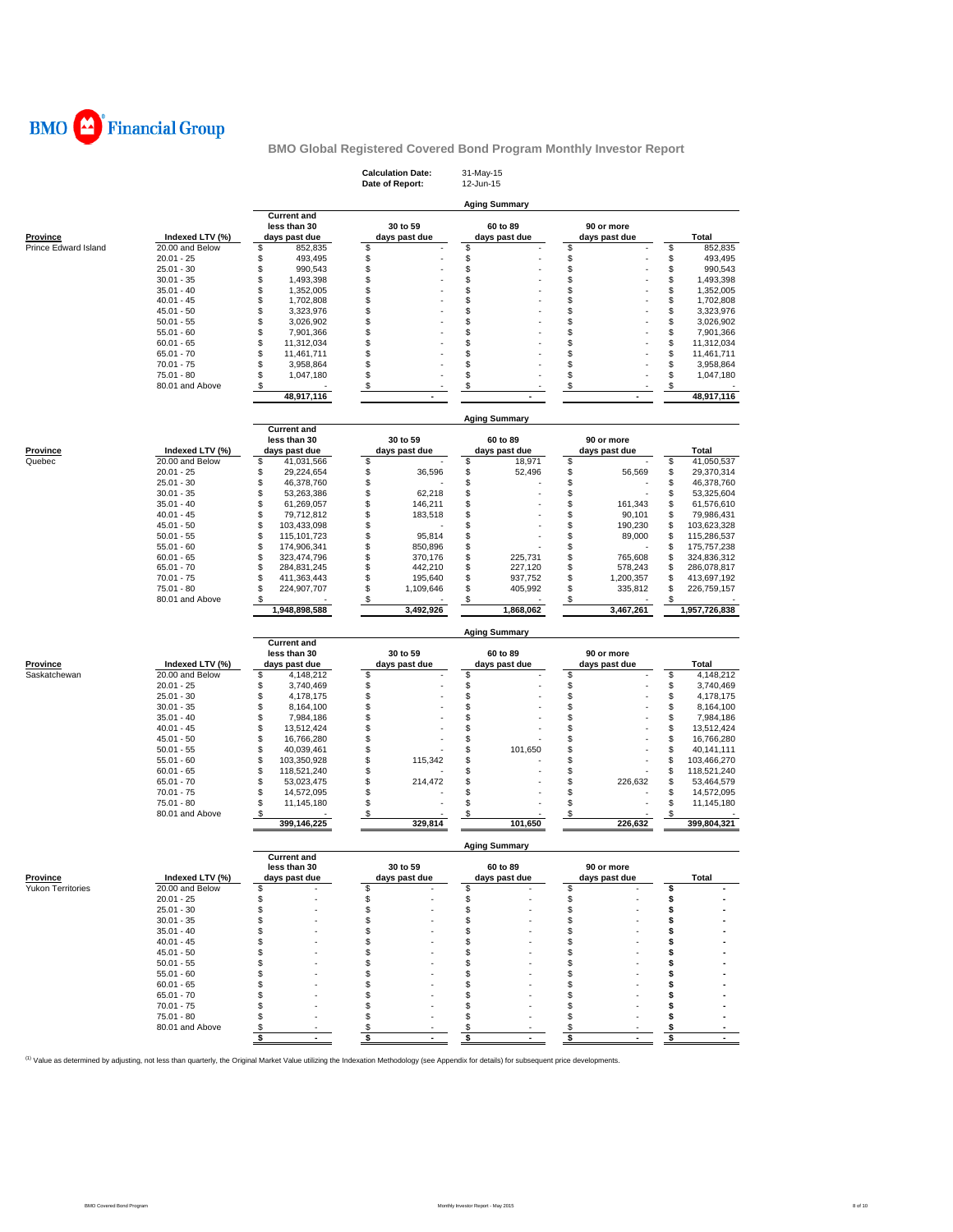

| <b>Calculation Date:</b> | 31-May-15 |
|--------------------------|-----------|
| Date of Report:          | 12-Jun-15 |

**Cover Pool - Current LTV Distribution by Credit Score (1)**

|                 |               |             | <b>Credit Scores</b> |               |               |               |                |
|-----------------|---------------|-------------|----------------------|---------------|---------------|---------------|----------------|
| Indexed LTV (%) | <600          | $600 - 650$ | 651 - 700            | 701 - 750     | 751 - 800     | >800          | Total          |
| 20.00 and Below | 34.712.455    | 7.477.193   | 18.265.701           | 43.840.023    | 145.392.522   | 133.624.611   | 383.312.505    |
| $20.01 - 25$    | 29.274.048    | 5.158.963   | 20.087.034           | 42.895.879    | 108.275.625   | 93.575.792    | 299.267.341    |
| $25.01 - 30$    | 46.457.522    | 13.967.756  | 34.307.435           | 73.888.541    | 167.180.090   | 123.840.446   | 459.641.790    |
| $30.01 - 35$    | 55.778.909    | 16.544.393  | 40.862.743           | 94.730.402    | 219.207.628   | 135.527.510   | 562,651,586    |
| $35.01 - 40$    | 72.567.212    | 20.102.750  | 54.070.558           | 124.892.587   | 226.382.337   | 141.420.331   | 639.435.775    |
| $40.01 - 45$    | 110.719.194   | 34.212.724  | 74.548.230           | 165,231,067   | 345.634.031   | 178.426.900   | 908.772.146    |
| $45.01 - 50$    | 148.613.650   | 42.873.310  | 123.449.814          | 242.191.306   | 477.027.771   | 200.838.120   | 1,234,993,972  |
| $50.01 - 55$    | 197.652.710   | 67.590.304  | 140.860.241          | 367.035.722   | 636.640.657   | 247.445.906   | 1.657.225.539  |
| $55.01 - 60$    | 317,268,177   | 95.632.955  | 240.705.725          | 569.125.049   | 931.022.612   | 312.053.734   | 2,465,808,251  |
| $60.01 - 65$    | 344.651.315   | 111.334.803 | 288.067.372          | 670.572.183   | 992.383.424   | 310,910,005   | 2.717.919.102  |
| $65.01 - 70$    | 147.182.964   | 92.802.867  | 255.723.319          | 460,757,050   | 702.375.671   | 232.266.540   | 1,891,108,411  |
| $70.01 - 75$    | 104.082.836   | 41.477.050  | 146.747.327          | 313.876.877   | 430.354.724   | 154.288.313   | 1.190.827.127  |
| $75.01 - 80$    | 72.299.647    | 23.501.891  | 75.059.750           | 165.405.545   | 232,665,952   | 61,593,348    | 630,526,133    |
| 80.01 and Above |               |             |                      |               |               |               |                |
|                 | 1.681.260.639 | 572,676,958 | 1.512.755.249        | 3.334.442.231 | 5.614.543.045 | 2.325.811.555 | 15.041.489.676 |

<sup>(1)</sup> Market Value as determined by adjusting, not less than quarterly, the Original Market Value utilizing the Indexation Methodology (see Appendix for details) for subsequent price developments.